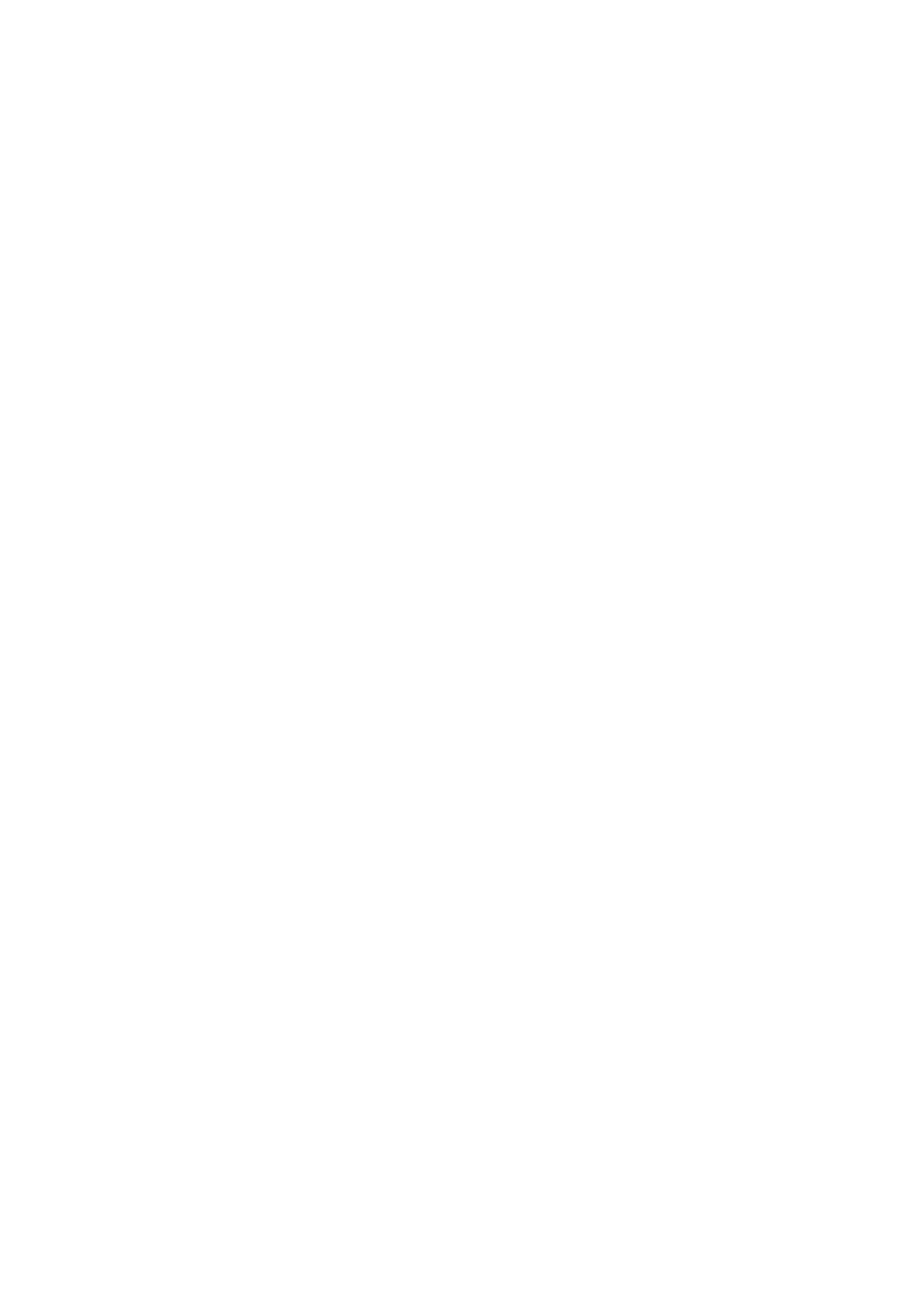### CM DIVERSIFIED CREDIT LTD

# UNAUDITED CONDENSED STATEMENT OF FINANCIAL POSITION AS AT DECEMBER 31, 2021

|                                     | Dec 31, 2021    | Jun 30, 2021    |
|-------------------------------------|-----------------|-----------------|
|                                     | <b>Rs. '000</b> | <b>Rs. '000</b> |
| <b>ASSETS</b>                       |                 |                 |
| <b>Non Current Asset</b>            |                 |                 |
| Financial Assets at amortised cost  | 1,982,336       | 1,768,637       |
| <b>Current Assets</b>               |                 |                 |
| Financial Assets at amortised cost  | 123,456         | 55,049          |
| Other Receivables and Prepayments   | 2,101           | 367             |
| Cash and Cash equivalents           | 11,413          | 64,056          |
|                                     | 136,970         | 119,472         |
|                                     |                 |                 |
| <b>Total Assets</b>                 | 2,119,306       | 1,888,109       |
|                                     |                 |                 |
| <b>EQUITY AND LIABILITIES</b>       |                 |                 |
| <b>Capital &amp; Reserves</b>       |                 |                 |
| Share Capital                       | 132,150         | 117,515         |
| <b>Retained Earnings</b>            | 13,408          | 7,450           |
| <b>Total Equity</b>                 | 145,558         | 124,965         |
| <b>Current Liabilities</b>          |                 |                 |
| <b>Trade and Other Payables</b>     | 6,147           | 11,665          |
| <b>Current Tax Liabilities</b>      | 179             | 127             |
|                                     | 6,326           | 11,792          |
| <b>Non Current Liability</b>        |                 |                 |
| <b>Other Financial liabilities</b>  | 1,967,422       | 1,751,352       |
| <b>Total Liabilities</b>            | 1,973,748       | 1,763,144       |
|                                     |                 |                 |
| <b>Total Equity and Liabilities</b> | 2,119,306       | 1,888,109       |

### CONDENSED STATEMENT OF PROFIT OR LOSS AND OTHER COMPREHENSIVE INCOME FOR THE SIX MONTHS ENDED DECEMBER 31, 2021

|                                           | <b>6 Months</b> | <b>6 Months</b> |
|-------------------------------------------|-----------------|-----------------|
|                                           | to              | to              |
|                                           | Dec 31, 2021    | Dec 31, 2020    |
|                                           | <b>Rs. '000</b> | <b>Rs. '000</b> |
| Interest Income                           | 32,421          | 23,413          |
| Interest Payable                          | (14, 685)       | (11, 177)       |
| <b>Operating Expenses</b>                 | (10, 436)       | (8, 915)        |
| <b>Administrative Expenses</b>            | (1, 129)        | (1, 143)        |
| Profit before Tax                         | 6,171           | 2,178           |
| Income Tax Credit / (Expense)             | (213)           | (76)            |
| Profit after Tax                          | 5,958           | 2,102           |
| Other Comprehensive Income                |                 |                 |
| Total Comprehensive Income for the Period | 5,958           | 2,102           |
| Earnings per Share                        | Rs.47.64        | Rs.19.07        |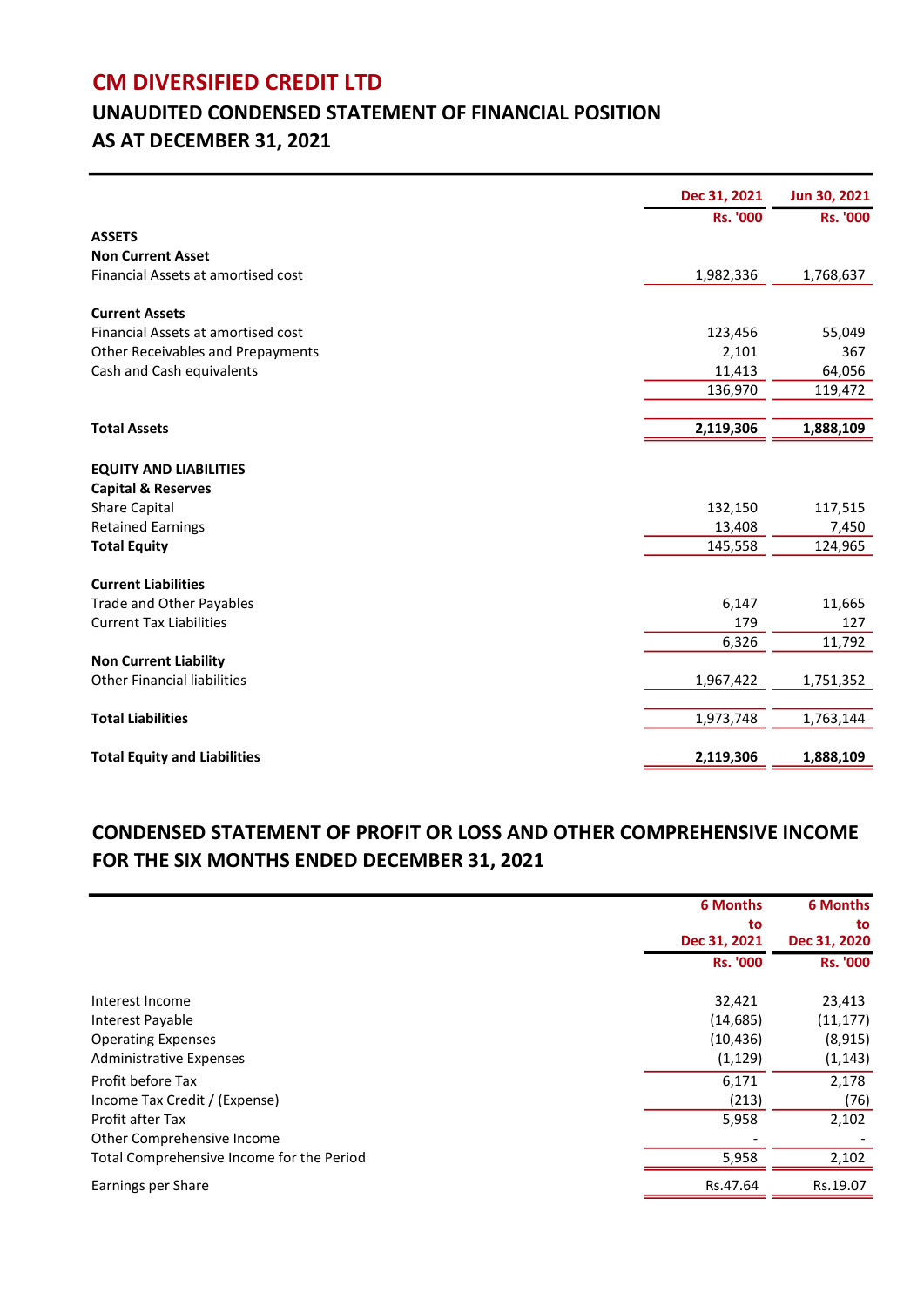### CM DIVERSIFIED CREDIT LTD

## CONDENSED STATEMENT OF CHANGES IN EQUITY FOR THE SIX MONTHS ENDED DECEMBER 31, 2021

|                                     | <b>Share</b><br><b>Capital</b> | <b>Retained Earnings</b><br>/(Revenue Deficit) | Total           |
|-------------------------------------|--------------------------------|------------------------------------------------|-----------------|
|                                     | <b>Rs. '000</b>                | <b>Rs. '000</b>                                | <b>Rs. '000</b> |
| Balance at July 01, 2021            | 117,515                        | 7,450                                          | 124,965         |
| Issue of Shares                     | 14,635                         |                                                | 14,635          |
| Profit for the period               |                                | 5,958                                          | 5,958           |
| <b>Balance at December 31, 2021</b> | 132,150                        | 13,408                                         | 145,558         |
|                                     |                                |                                                |                 |
| Balance at July 01, 2020            | 110,250                        | (130)                                          | 110,120         |
| Profit for the period               |                                | 2,102                                          | 2,102           |
| <b>Balance at December 31, 2020</b> | 110,250                        | 1,972                                          | 112,222         |
|                                     |                                |                                                |                 |
| Balance at July 01, 2020            | 110,250                        | (130)                                          | 110,120         |
| <b>Issue of Shares</b>              | 7,265                          |                                                | 7,265           |
| Profit for the year                 |                                | 7,580                                          | 7,580           |
| Balance at June 30, 2021            | 117,515                        | 7,450                                          | 124,965         |

#### CONDENSED STATEMENT OF CASH FLOWS FOR THE SIX MONTHS ENDED DECEMBER 31, 2021

|                                                          | <b>6 Months</b> | <b>6 Months</b> |
|----------------------------------------------------------|-----------------|-----------------|
|                                                          | to              | to              |
|                                                          | Dec 31, 2021    | Dec 31, 2020    |
|                                                          | <b>Rs. '000</b> | <b>Rs. '000</b> |
| <b>Cashflow from Operating Activities</b>                |                 |                 |
| Cash used in Operations                                  | (18, 817)       | (27, 915)       |
| <b>Interest Received</b>                                 | 35,414          | 34,170          |
| <b>Interest Paid</b>                                     | (14, 615)       | (11, 103)       |
| <b>Tax Paid</b>                                          | (162)           | (98)            |
| Net Cash generated from/(used) in Operating Activities   | 1,820           | (4, 946)        |
| <b>Cashflow from Investing Activities</b>                |                 |                 |
| <b>Purchase of Financial Assets</b>                      | (382, 209)      | (200,000)       |
| <b>Redemption of Financial Assets</b>                    | 97,111          | 295,891         |
| Net Cash (used in) / generated from Investing Activities | (285,098)       | 95,891          |
| <b>Cashflow from Financing Activities</b>                |                 |                 |
| <b>Issue of Notes</b>                                    | 250,000         | 200,000         |
| <b>Redemption of Notes</b>                               | (34,000)        | (293, 560)      |
| <b>Issue of Ordinary Shares</b>                          | 14,635          |                 |
| Net Cash generated from/(used in) Financing Activities   | 230,635         | (93, 560)       |
| Net decrease in Cash and Cash Equivalents                | (52, 643)       | (2,615)         |
| <b>Movement in Cash and Cash Equivalents</b>             |                 |                 |
| At the beginning of reporting period                     | 64,056          | 113,703         |
| Decrease                                                 | (52, 643)       | (2,615)         |
| At the end of reporting period                           | 11,413          | 111,088         |
|                                                          |                 |                 |